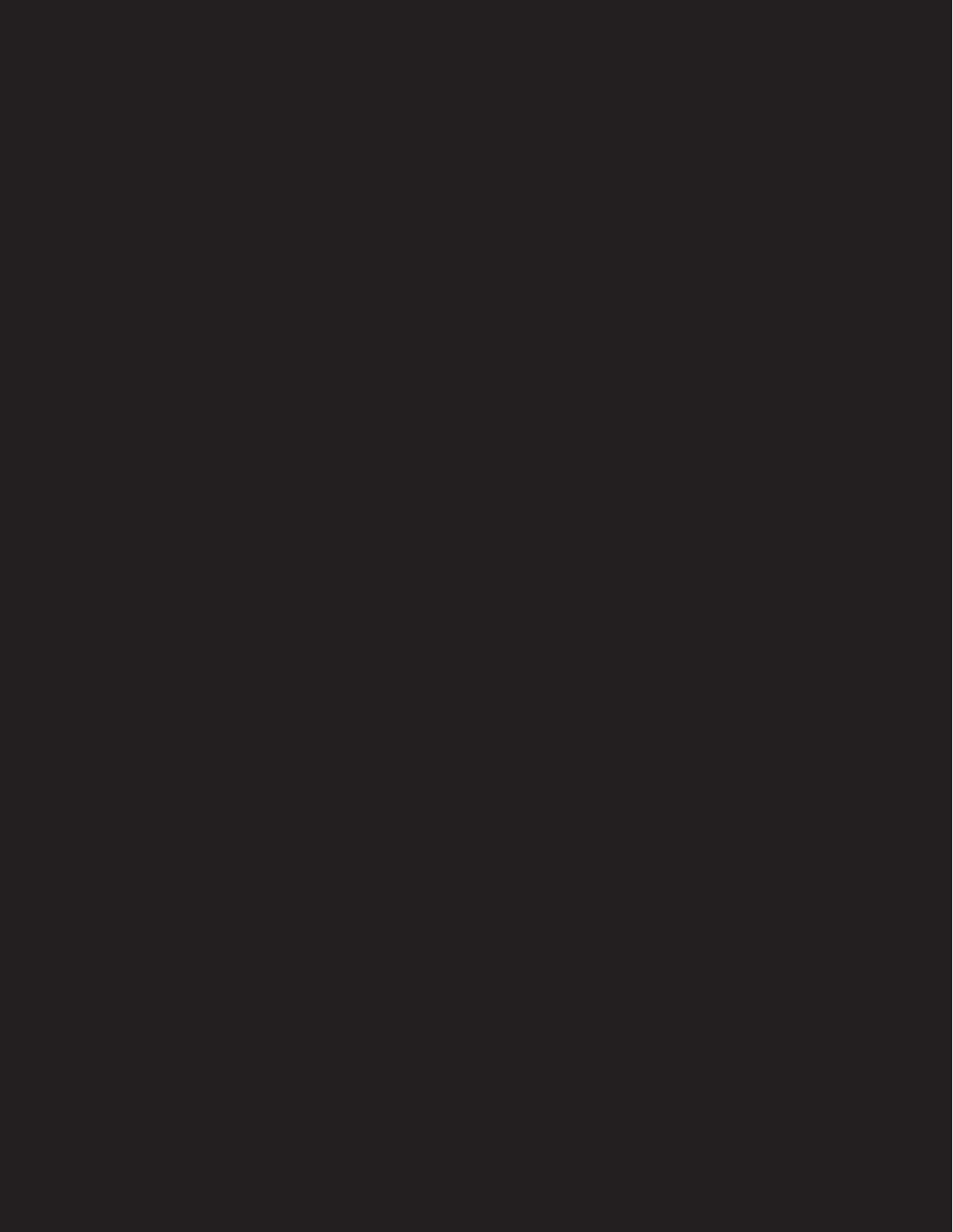the cozy coffin is a bed and breakfast located in san jose, california. it isn't just any bed and breakfast. The cozy coffin caters to those in the gothic and vampire subcultures. our goal is to disprove all of the negative stereotypes that people in these subcultures face. the gothic subculture has been ridiculed since it was first discovered in the early 1980s. because of this, people in the gothic subculture were forced to hide who they truly were to avoid the backlash. the cozy coffin is here to give a comfortable environment to those in these subcultures and to educate those who are not. we know that people in these subcultures have been ridiculed enough and they deserve somewhere where they can be their true selves.

1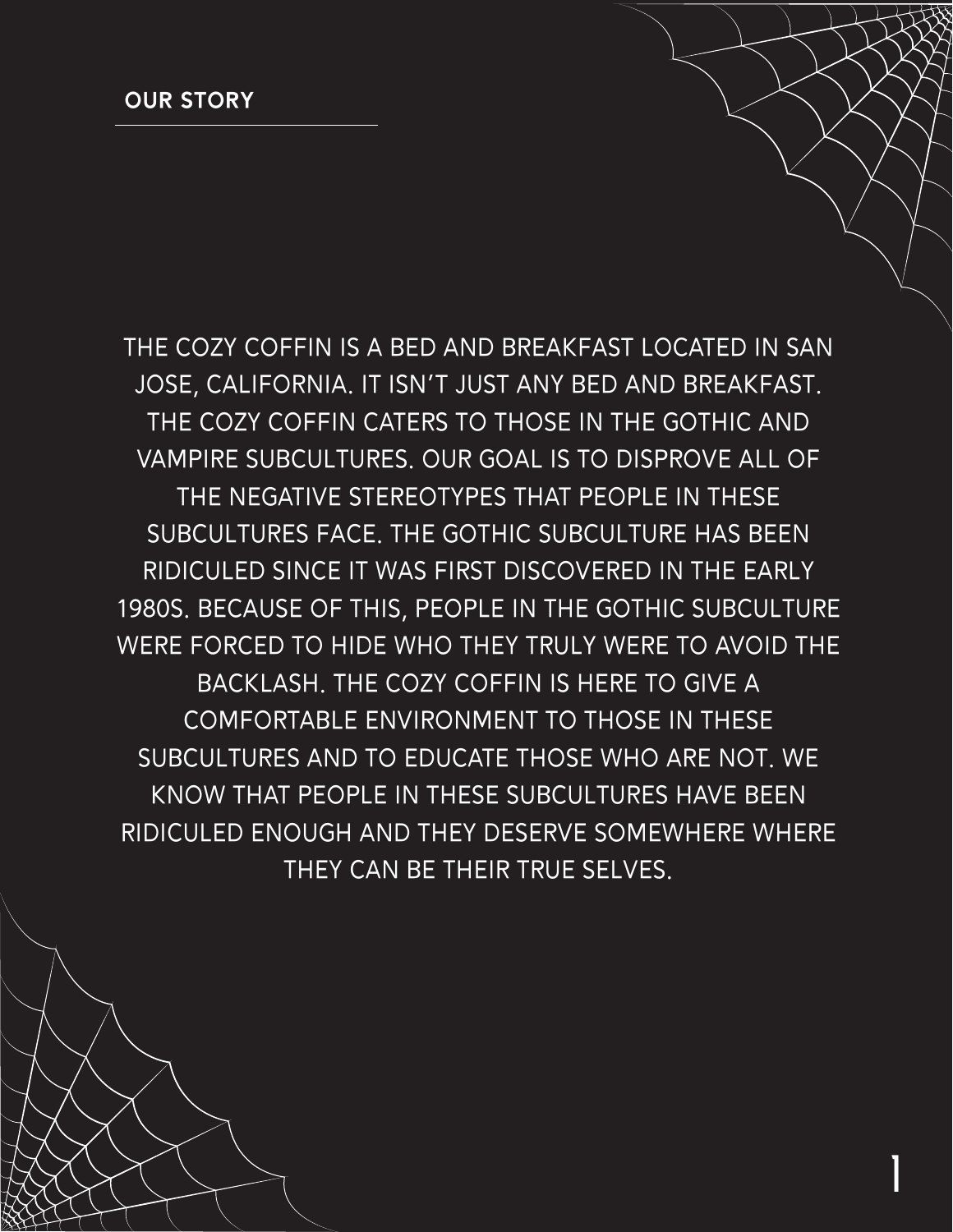

YOUR HOME IN the hereafter



 $\overline{z}^{\overline{z}}$ 

 ${\bf 1}$ 

**secondary logos**



vampire themed b&b

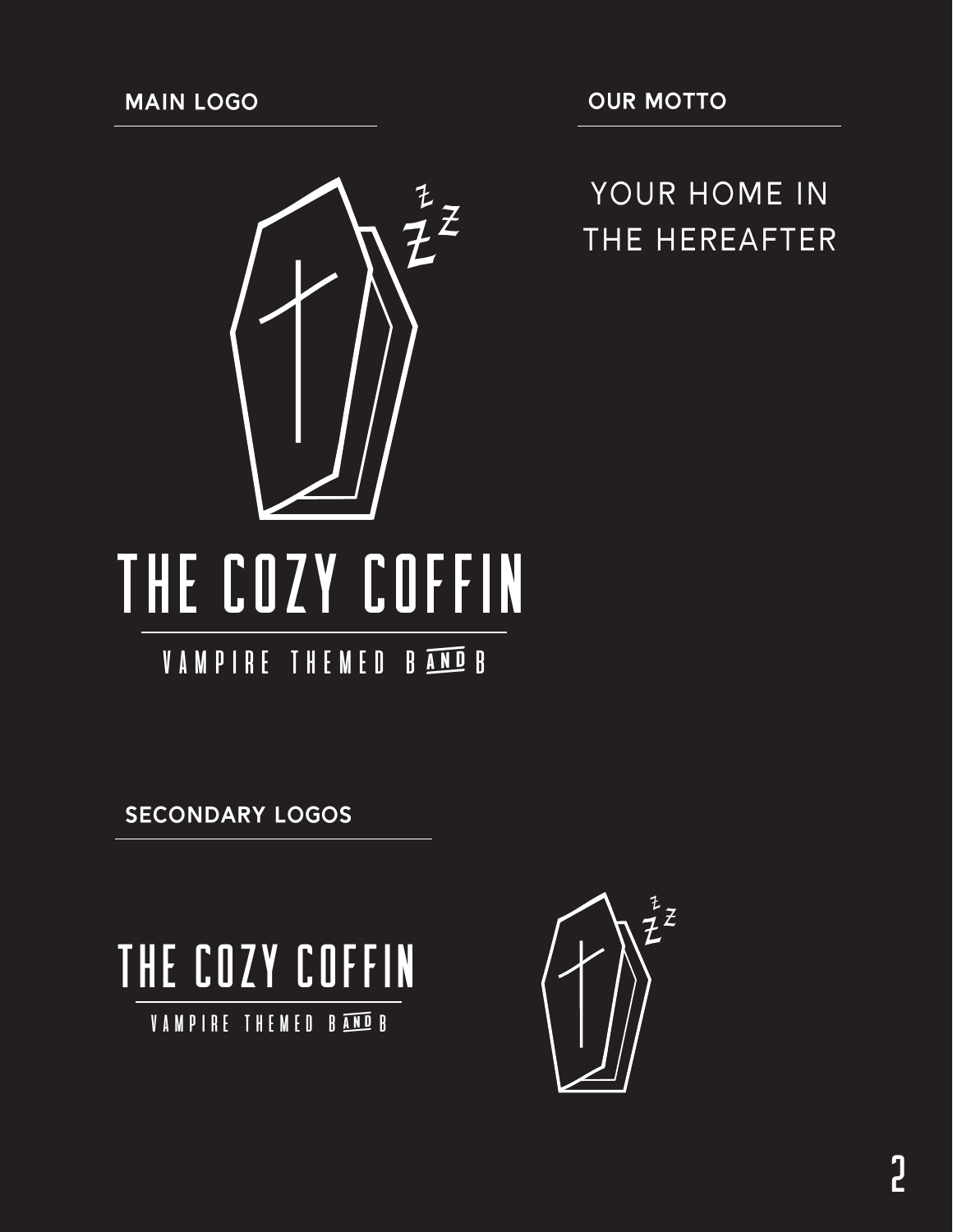## **header**

#### **alesand extra bold**

This typeface was chosen for headlines to look more eye-catching. alesand extra bold should be used in all headers.

### **Alesand Extra bold Abcdefghijklmnopqrstuvwxyz 1234567890!@#\$%^&\*()-=+**

# **Body**

12 Avenir 55 Roman This typeface was chosen for main body copy.

12 Avenir 55 Roman Abcdefghijklmnopqrstuvwxyz 1234567890!@#\$%^&\*()-=+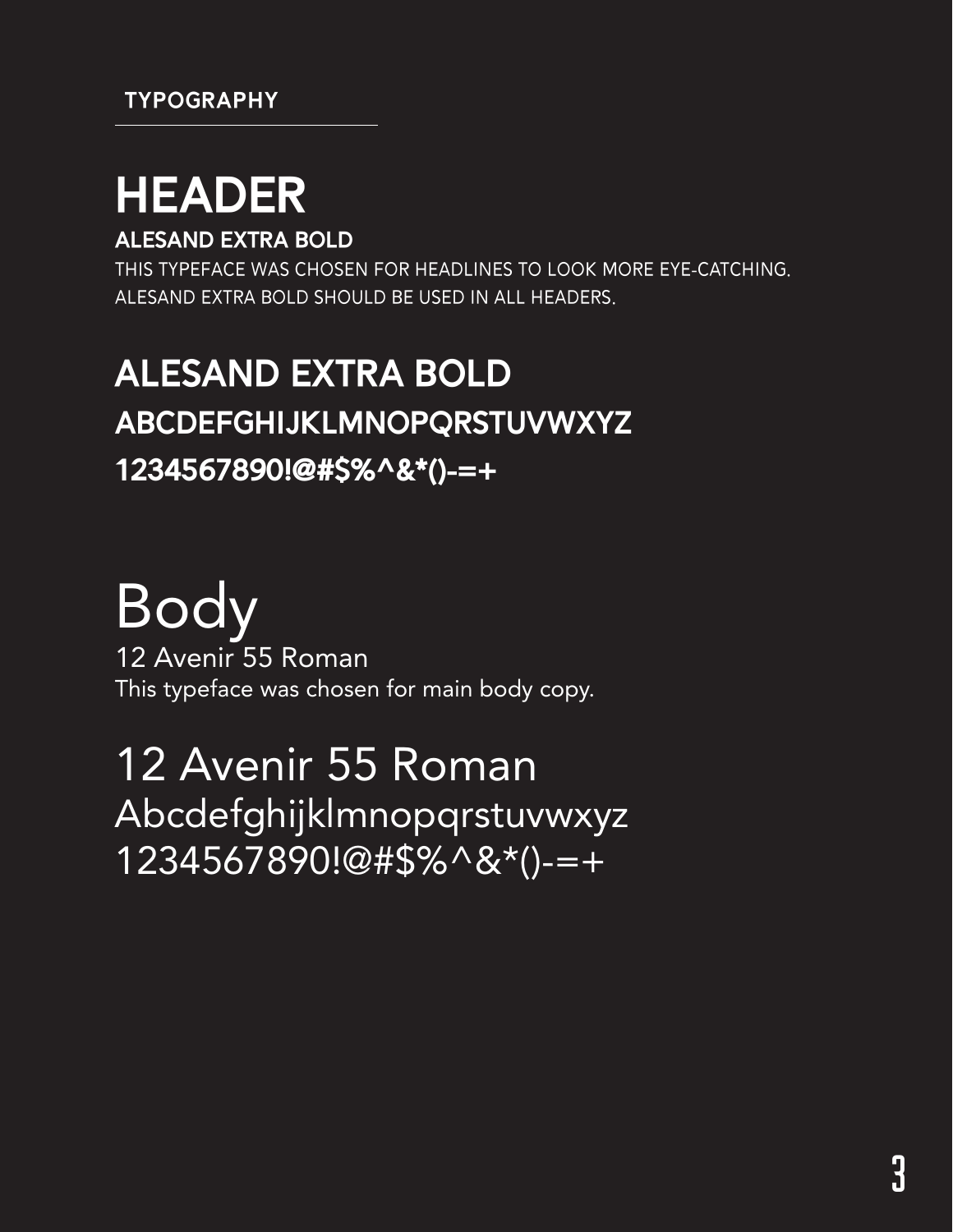



do use the approved logo color variations



do scale the logo to keep the proportions

**minimum size**



**357 x 442 pixels**

 $\bar{\vec{z}}^{\bar{z}}$ 

**1"**



**128 x 224 pixels**





**288 x 56 pixels**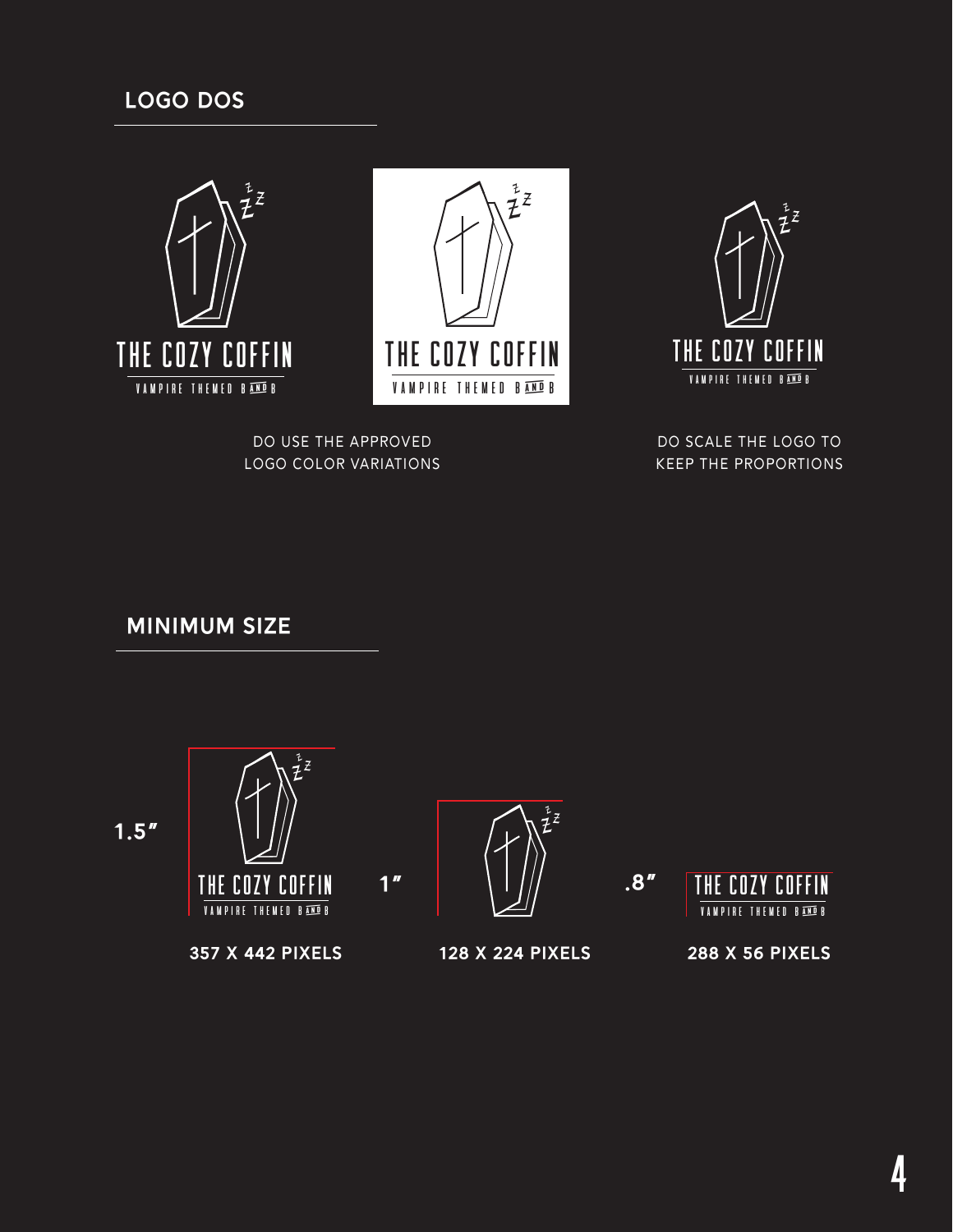







do not stretch the logo

do not use an unapproved color on the logo

do not put text on top of the logo







DO NOT ROTATE THE LOGO DO NOT USE A DIFFERENT font on the logo

do not place the logo on an unapproved color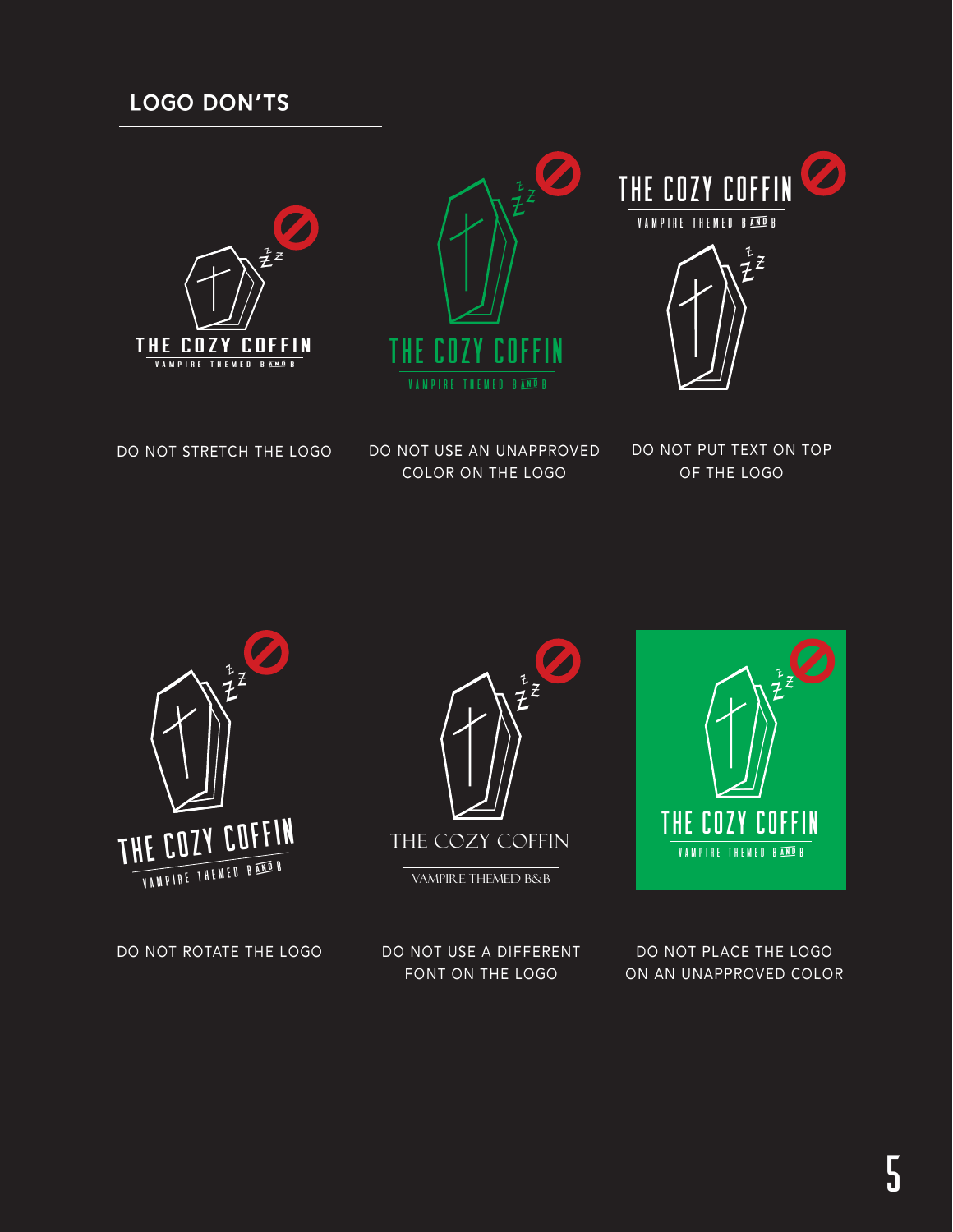#### **primary color palette**



#### **secondary color palette**